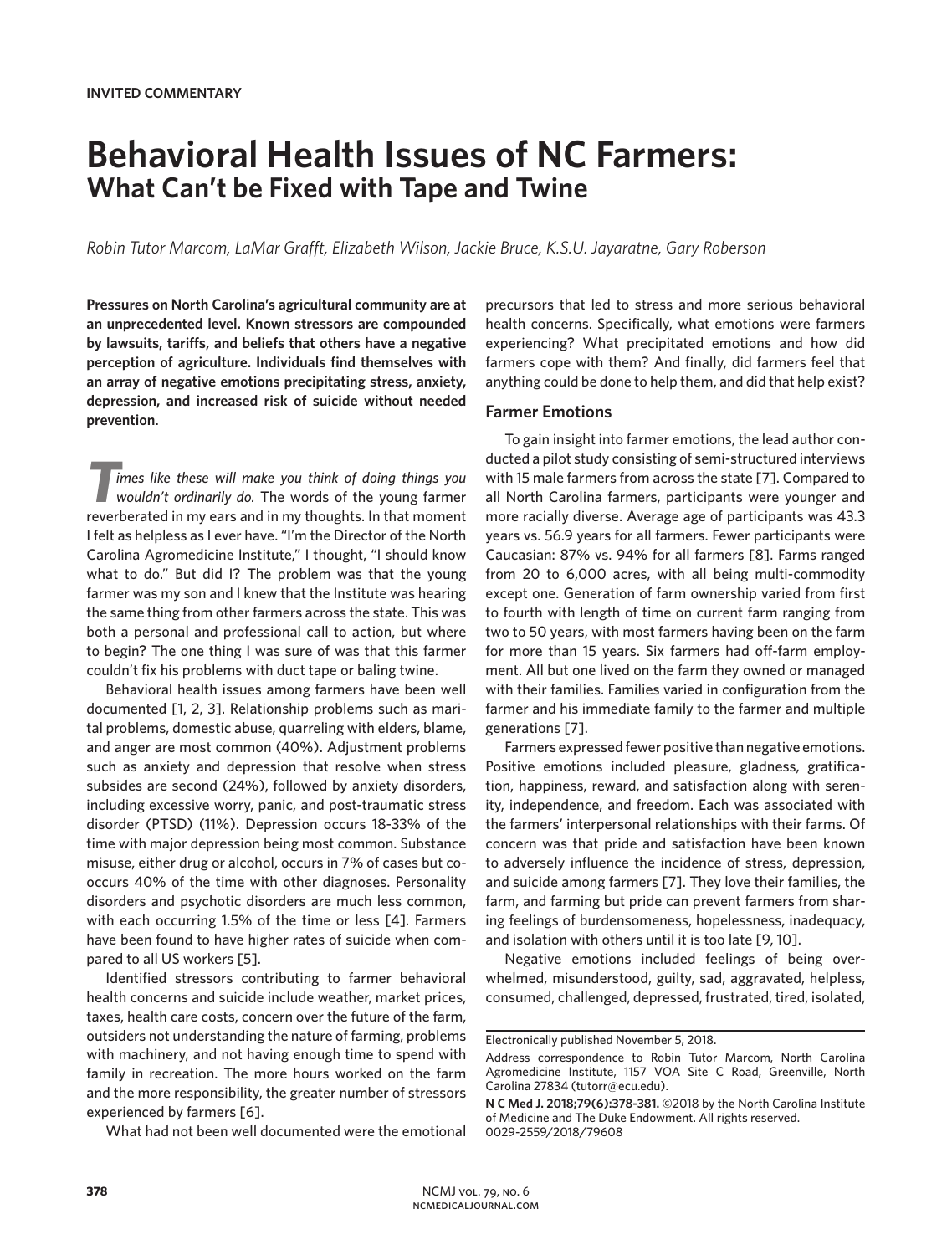driven, worried, hurt, and pressured. Emotions were attributed to farm economics, family relationships, and the perception that non-farm people did not understand farming practices and the efforts put into producing food and caring for the environment. Almost in the same breath farmers described life on the farm as both positive and negative with stress being as routine as taking a breath. Life on the farm is "consuming but enjoyable, peaceful but stressful, stressful but rewarding," said one farmer. "Stress is like an everyday thing. It ain't a habit. It's just something you have to deal with [7]."

# **Farmer Coping**

Farmers shared four strategies for dealing with emotions: figure and reassure, repression, distraction, and relying on positive reserves. Participants described figuring out how to make farm operations successful so that they could reassure themselves and their families that everything was okay. For instance, if they could sell cattle while prices were high then there would be enough money to afford the family's health insurance. Some over-ate or drank to repress stress. One farmer had gained over 100 pounds in the two years since he'd taken over responsibility for farm operations from his grandfather. Others distracted themselves by walking away from stressful situations to clear their heads and get their thoughts together. Just riding to check on newborn calves could provide a much-needed distraction from dealing with a costly and complicated repair to a combine in the middle of wheat harvest. Farmers who relied on positive reserves said that experiences like spending time with grandchildren and having a profitable year with a specific commodity helped them get through stressful times [7].

Reliance on family, friends, and other social support was virtually absent. Farmers described their spouses as having traditional caregiving roles on the farm—cooking, cleaning, and caring for the children. Attempts to share information with their spouse about farm-related issues were kept to a minimum so as not to cause them to worry or to "get upset [7]."

Demands of caring for the farm prevented farmers from spending time with friends. Farmers described feeling alone even when being near others. When they were working in the field they were alone and did not have anyone come to check on them. When they were working on the farm books they might have been in close proximity to their family, but they were still mentally and emotionally alone. Farmers were inseparably connected to their farm, not being able to see themselves apart from it. They were the farm and farm was them. Even when physically off the farm, farmers were thinking about the farm or attending a farm-related meeting [7, 11].

Although farmers did not rely on social support, they relied on God. Farmers described the responsibility to care for their farm as God-given and stated that no matter what happened, God would take care of them. When they did not talk to anyone else they talked to God. Faith was seen as an essential farm implement as it was the one thing that sustained them and kept them from succumbing to stress [7].

## **Requests for Assistance**

Requests for assistance focused on three key areas helping to educate the public about farming, assistance with farm economics, and health and wellness. Farmers wanted the non-farming public to realize the value of farming to society, the intensive labor and risks associated with farming, farming practices, and the farmers' stewardship of the land. They wanted children to understand that food does not come from a grocery store but from a farm. They wanted individuals to understand that farming is a 24/7 occupation and that the place of work is also the place of residence and leisure. Paid vacation, sick leave, and retirement do not exist. Asking a farmer to take a vacation or to take medication that will impair their ability to work in an already dangerous environment is out of the question [7].

Farming practices are driven by the need to feed a growing US and world population with a decreasing number of farms. Farmers now make up less than 1% of the US population [12, 13]. Use of chemicals to treat diseases in soil and plants has been an important tool to maintain high yield levels; however, farmers' reluctance to use chemicals is growing due to government regulation, cost, and pressure to use organic production methods. Farmers shared that being a good steward of the land is something that they take very seriously as it is a God-given responsibility, they are dependent on the land for their livelihood, and they want it to be intact for future generations.

The lack of ability to control farm market prices is one of the most stressful areas for farmers. Pressures to keep up with markets have caused farmers to increase the size of their farms to meet the "commodity of scale." Farmers want help to re-evaluate agribusiness models relative to return on investment ratio and to achieve a sustainable balance between work effort and return. Mentally, physically, and emotionally they feel that they are investing all they have at the expense of themselves and their families.

Farmers recognized the barriers that farming poses to spending time with family, improving health and wellness, and dealing with stress [7]. To overcome those barriers, farmers suggested the development of programs to help farm families deal with stress. They recommended that in addition to commodity production meetings, NC Cooperative Extension and commodity associations offer events for the entire family. They also suggested that efforts be put into developing paid vacation and respite services so that farmers can take time off to decompress. Affordable health care at days/times convenient to farmers and farmworkers in both English and Spanish was requested. Farmers also felt that more on-farm health and wellness programs, like those offered by the North Carolina Agromedicine Institute, were needed [7].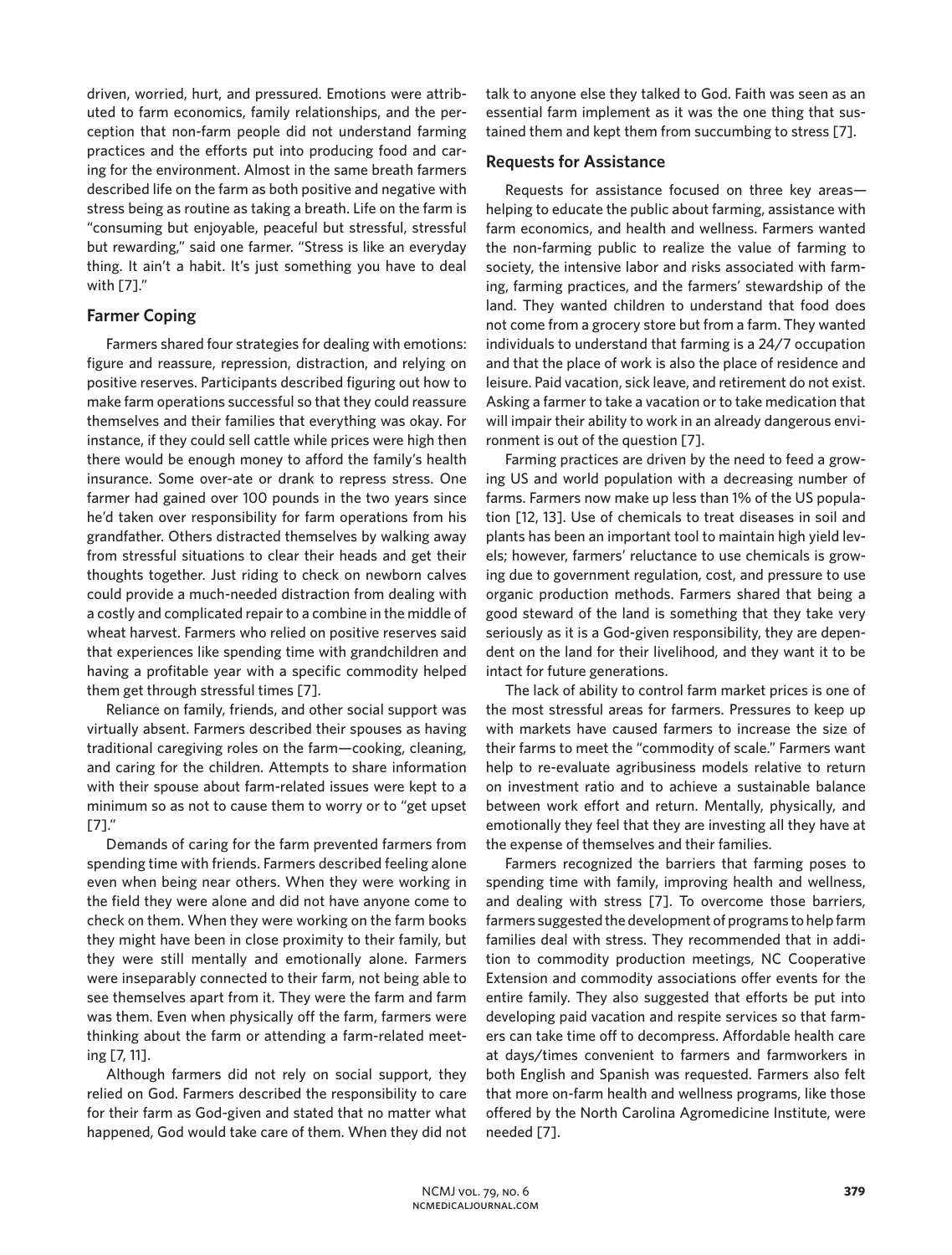# **Current Climate**

The sentiments expressed by the farmers in the study are consistently being repeated by farm men and women, Cooperative Extension agents, and other farm-related organizations. Requests for assistance with behavioral health issues are being received by the North Carolina Agromedicine Institute daily. The increase is attributed to issues related to farm economics, deteriorating public relations, and weather. Multi-million-dollar judgements in nuisance hog farm lawsuits are crippling multi-generational farms. Dairy farms have operated at or below costs for years and now are being told that their contracts are being withdrawn.

The US Department of Agriculture Producer Price Index reports that 2018 cattle prices are down 13.1% from 2017 with prices expected to decrease another 3-4% during the coming year. Wholesale pork prices are 6.9% lower than in 2017 and are expected to decrease 5-6% in 2018. Farmlevel vegetable prices are 10.4% lower than in 2017 and are expected to decrease by an additional 10% over the next year [14].

Weather conditions have been variable throughout 2018. Cold and wet conditions early affected wheat growth and corn planting. Dry conditions that followed affected wheat, corn, and tobacco growth. The return of rain initially promised an improvement in the tobacco growth but too much rain negatively affected crop condition and further delayed crop harvest. For farmers relying on a second or third crop to cover for a less-productive crop all hopes were decimated by Hurricane Florence. Agricultural losses are estimated to be over \$1.1 billion [15].

## **Agricultural Behavioral Health Services**

Unlike New York and Canada, North Carolina does not have targeted agricultural behavioral health programs. The New York Center for Agricultural Medicine and Health's Farm Partners provides free and confidential counseling and case management assistance to farmers and their families. Manitoba Farm, Rural and Northern Support Services uses farmers trained as counselors to provide phone and online crisis support. The North Carolina Agromedicine Institute relies on training and written resources from these programs and agricultural psychologists in Iowa and Missouri to provide technical assistance to North Carolina's farm community.

Efforts are underway to identify funding and expertise to expand the Institute's ability to provide agricultural behavioral health services. Both farmers and existing programs have stressed the importance of services being delivered by individuals with integral knowledge of farm operations and culture.

### **Conclusions**

Emotions experienced by farmers are those associated with stress, depression, and suicide. Substantial efforts are needed to develop tools to assist farm families in coping with emotions and preventing the development of serious behavioral health issues. Efforts must take into consideration the day-to-day demands of farming, farmers' faith, strong tendency towards isolation, and external pressures. Preferred coping strategies of figure and reassure, repression, and distraction may be contributing to farmer isolation and failure to rely on social supports. As farmers turn inward to cope with negative emotions, stress, depression, and risk for suicide may increase.

Efforts are needed to educate the public about farmers, farms, and the process of farming. Agribusiness leaders and government officials have a role to play in addressing farmers' negative emotions and stress by re-evaluating the impact of current business practices on farmers' health, wellness, and interpersonal relationships. NCM

**Robin Tutor Marcom, EdD** director, North Carolina Agromedicine Institute, Greenville, North Carolina.

**LaMar Grafft, MS** associate director, North Carolina Agromedicine Institute, Greenville, North Carolina.

**Elizabeth Wilson, PhD** director, Agricultural Institute and assistant dean of Academic Programs, North Carolina State University, Raleigh, North Carolina.

**Jackie Bruce, PhD** associate professor, North Carolina State University, Raleigh, North Carolina.

**K.S.U. Jayaratne, PhD** associate professor and state leader for Extension Program Evaluation, North Carolina State University, Raleigh, North Carolina.

**Gary Roberson, PhD** associate professor and extension specialist, North Carolina State University, Raleigh, North Carolina.

#### **Acknowledgments**

The authors wish to acknowledge Dr. Annette Greer of the Department of Bioethics and Interdisciplinary Studies in the Brody School of Medicine at East Carolina University and Dr. Karl Jicha of the Department of English and the North Carolina Agricultural Institute at North Carolina State University, who served as peer reviewers for the farmer emotion pilot study.

Potential conflicts of interest. All authors have no relevant conflicts of interest.

#### **References**

- 1. Colorado State University Extension. Farming, ranching: Health hazard or opportunity. Colorado State University Extension website. http:// extension.colostate.edu/topic-areas/family-home-consumer /farming-ranching-health-hazard-or-opportunity-10-201/. Accessed August 20, 2018.
- 2. Fraser CE, Smith KB, Judd F, Humphreys JS, Fragar LJ, Henderson. Farming and mental health problems and mental illness. Int J Soc Psychiatry. 2005;51(4):340-349.
- 3. Schulman MD, Armstrong PS. Targeting farmers for stress reduction. Journal of Extension. 1990;28(2):2FEA2.
- 4. Rosmann M. Behavioral health issues in farming. Oral presentation at: 2017 Agricultural Medicine Course; March, 2017; Greenville, NC.
- 5. Ringgenberg W, Peer-Asa C, Donham K, Ramirez M. Trends and characteristics of occupational suicide and homicide in farmers and agriculture workers, 1992–2010. J Rural Health. 2017;34(3):246- 253.
- 6. Kearney GD, Rafferty AP, Hendricks LR, Allen DL, Tutor-Marcom R. A cross-sectional study of stressors among farmers in eastern North Carolina. N C Med J. 2014;75(6):384-392.
- 7. Marcom RT. Emotions and Emotion Regulation Strategies of Male Farmers in North Carolina. [dissertation]. Raleigh, NC: North Carolina State University; 2016. Accessed September 15, 2018.
- 8. North Carolina Department of Agriculture & Consumer Services. 2017 North Carolina Agricultural Statistics. Raleigh, NC: NC De-